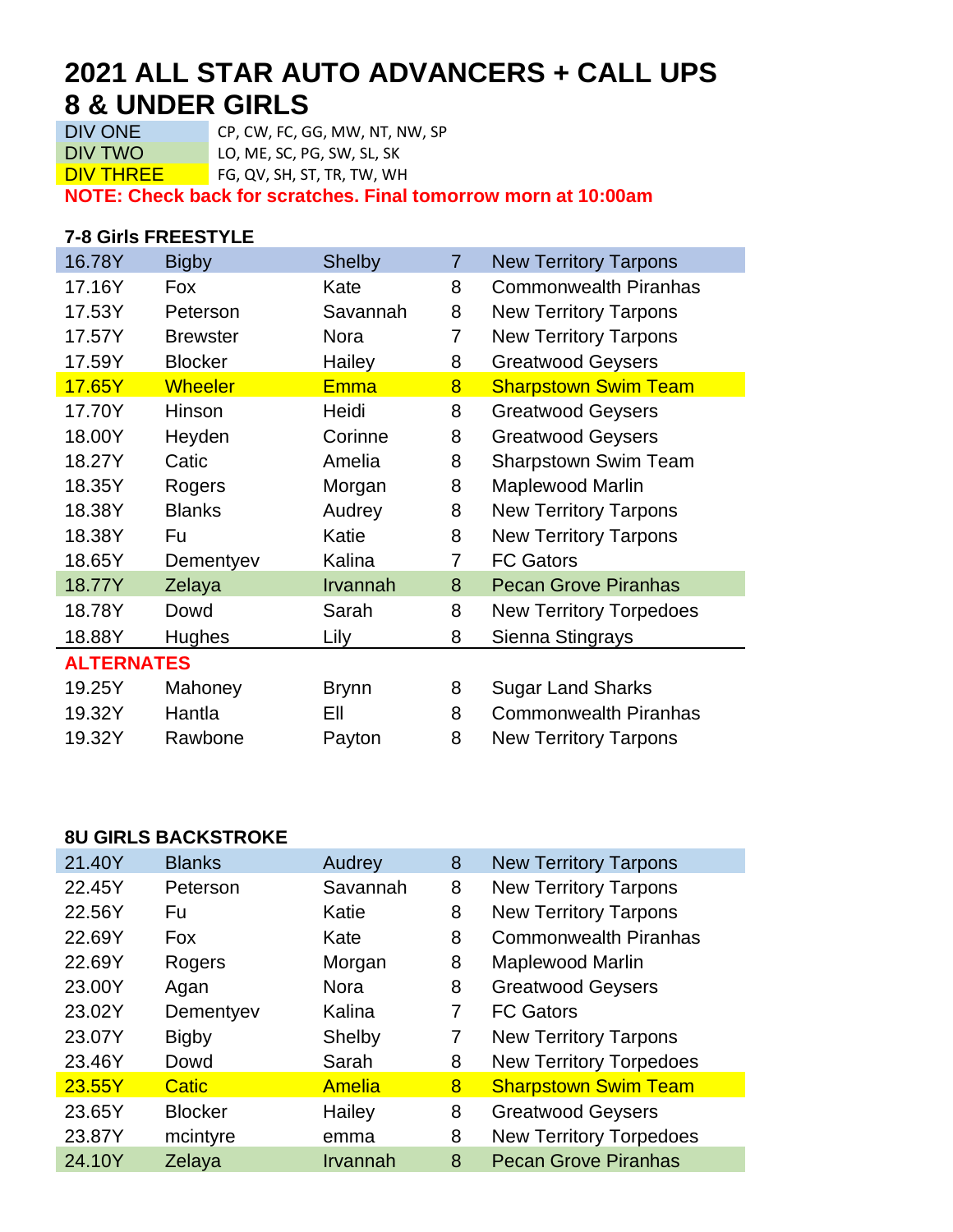| 24.12Y            | Agha          | Jennah  | 8 | <b>Sharpstown Swim Team</b> |  |
|-------------------|---------------|---------|---|-----------------------------|--|
| 24.17Y            | <b>Brixey</b> | Lillian | 8 | Lake Olympia Tiger Sharks   |  |
| 24.36Y            | <b>Brown</b>  | Avery   | 8 | <b>Greatwood Geysers</b>    |  |
| <b>ALTERNATES</b> |               |         |   |                             |  |
| 24.42Y            | Wheeler       | Emma    | 8 | Sharpstown Swim Team        |  |
|                   |               |         |   |                             |  |
| 24.44Y            | Guenley       | Paige   | 8 | <b>Sugar Creek Gators</b>   |  |
| 24.50Y            | Cass          | Elise   | 8 | <b>FC Gators</b>            |  |
| 25.10Y            | Varnell       | Audrey  |   | <b>FC Gators</b>            |  |

### **8U GIRLS BREASTSTROKE**

| 24.96Y            | Rawbone         | Payton           | 8              | <b>New Territory Tarpons</b>   |  |  |
|-------------------|-----------------|------------------|----------------|--------------------------------|--|--|
| 25.28Y            | <b>Hughes</b>   | Lily             | 8              | Sienna Stingrays               |  |  |
| 25.73Y            | <b>Mahoney</b>  | <b>Brynn</b>     | 8              | <b>Sugar Land Sharks</b>       |  |  |
| 26.00Y            | Jarrard         | Annie            | 8              | <b>Greatwood Geysers</b>       |  |  |
| 26.12Y            | Dementyev       | Kalina           | 7              | <b>FC Gators</b>               |  |  |
| 26.59Y            | Peterson        | Savannah         | 8              | <b>New Territory Tarpons</b>   |  |  |
| 26.91Y            | Agha            | <b>Jennah</b>    | 8              | <b>Sharpstown Swim Team</b>    |  |  |
| 27.25Y            | <b>Brixey</b>   | Lillian          | 8              | Lake Olympia Tiger Sharks      |  |  |
| 27.28Y            | <b>Blanks</b>   | Audrey           | 8              | <b>New Territory Tarpons</b>   |  |  |
| 27.56Y            | Wheeler         | Emma             | 8              | Sharpstown Swim Team           |  |  |
| 27.63Y            | Fox             | Kate             | 8              | <b>Commonwealth Piranhas</b>   |  |  |
| 27.77Y            | Hinson          | Heidi            | 8              | <b>Greatwood Geysers</b>       |  |  |
| 27.83Y            | <b>Brewster</b> | Nora             | 7              | <b>New Territory Tarpons</b>   |  |  |
| 28.06Y            | Heyden          | Corinne          | 8              | <b>Greatwood Geysers</b>       |  |  |
| 28.25Y            | Dowd            | Sarah            | 8              | <b>New Territory Torpedoes</b> |  |  |
| 28.44Y            | Catic           | Amelia           | 8              | <b>Sharpstown Swim Team</b>    |  |  |
| <b>ALTERNATES</b> |                 |                  |                |                                |  |  |
| 28.68Y            | <b>Bohannan</b> | Jenna            | $\overline{7}$ | <b>Sugar Land Sharks</b>       |  |  |
| 29.06Y            | Cass            | <b>Elise</b>     | 8              | <b>FC Gators</b>               |  |  |
| 29.40Y            | Fu              | Katie<br>Indiana | 8              | <b>New Territory Tarpons</b>   |  |  |
| 29.53Y            | Colwell         | Mace             | 8              | <b>Pecan Grove Piranhas</b>    |  |  |

## **8U GIRLS BUTTERFLY**

| 20.06Y | <b>Wheeler</b>  | <b>Emma</b> |    | <b>Sharpstown Swim Team</b>  |
|--------|-----------------|-------------|----|------------------------------|
| 20.58Y | <b>Blanks</b>   | Audrey      | -8 | <b>New Territory Tarpons</b> |
| 20.96Y | <b>Blocker</b>  | Hailey      | 8  | <b>Greatwood Geysers</b>     |
| 21.31Y | <b>Brewster</b> | Nora        |    | <b>New Territory Tarpons</b> |